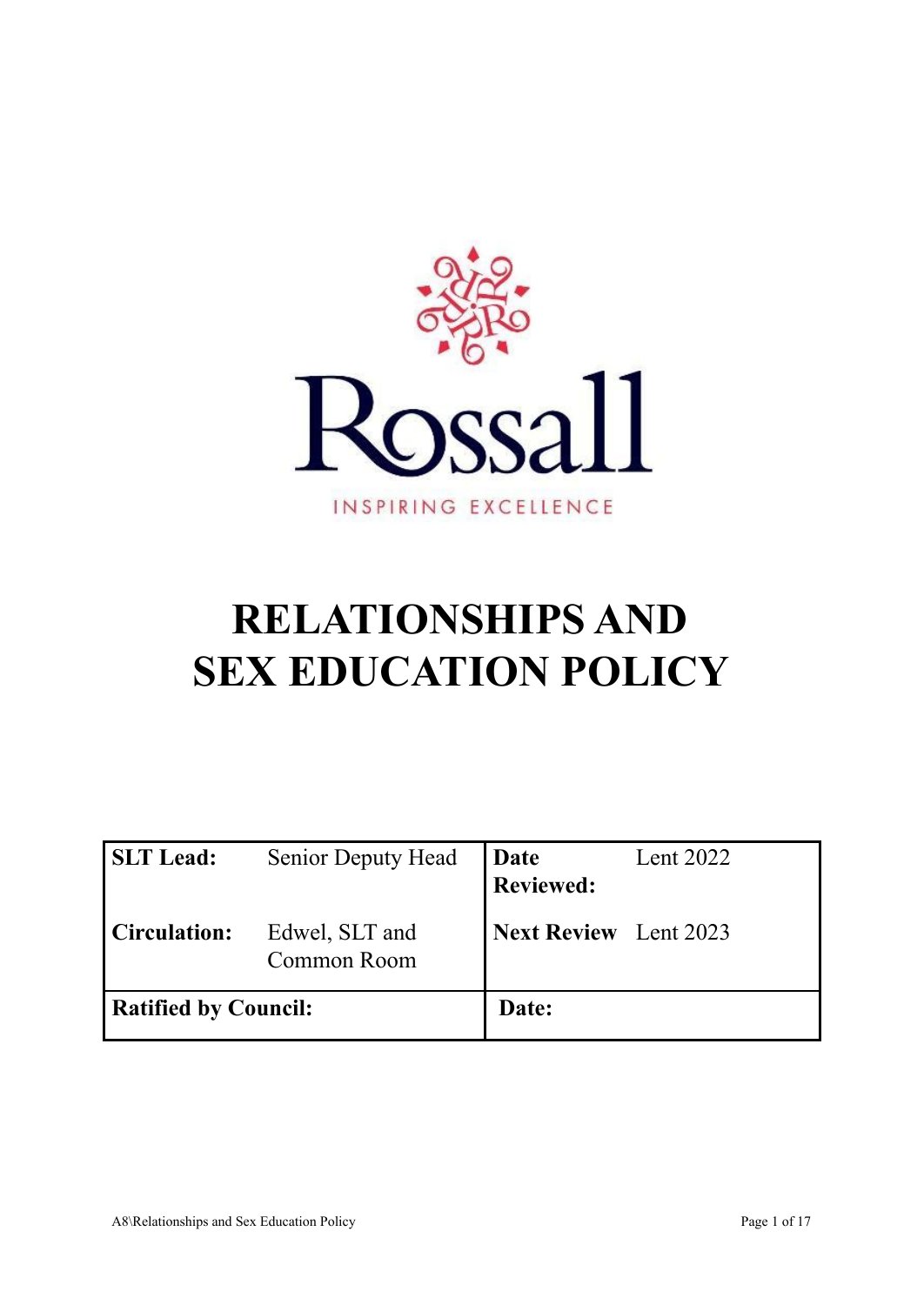# **ROSSALL SCHOOL**

# **RELATIONSHIPS AND SEX EDUCATION POLICY**

# **Introduction**

All schools in England are required to teach Relationship and Sex Education as part of their PSHE curriculum in line with statutory guidance provided by the Department for Education (DfE) on Relationships Education, Relationships and Sex Education (RSE) and Health Education, published for first teaching from September 2020. This policy was written in consultation with the Headmaster, the Senior Deputy Head (Academic), Deputy Head (Pastoral), Designated Safeguarding Lead, Headmaster of the Prep, the PCT School Nurse and the PSHE Co-ordinator. Opinions of pupils were sought through the student school council. The Headmaster submitted it to the Chair of Council (Governors) and recommended it for adoption.

Rossall School is aware that children and young people are growing up in an increasingly complex world and living their lives seamlessly on and offline. This presents many positive and exciting opportunities, but also challenges and risks. In this environment, children and young people need to know how to be safe and healthy, and how to manage their academic, personal and social lives in a positive way. The pupils at Rossall School come from diverse backgrounds, expressing a variety of beliefs and values. It is therefore essential that the curriculum is designed to support our students.

The aim of this policy is to communicate to staff, governors, parents/carers and students the manner in which Rossall School will deliver and support Relationships and Sex Education (RSE) as part of the Personal, social, health and economic framework. This is in addition to the statutory National Science Curriculum topics.

Relationships Education, [Relationships](https://assets.publishing.service.gov.uk/government/uploads/system/uploads/attachment_data/file/1019542/Relationships_Education__Relationships_and_Sex_Education__RSE__and_Health_Education.pdf) and Sex Education and Health Education guidance outlines what schools must cover. The PSHE Association Programme of Study, which has been used to design the PSHE curriculum at Rossall School, is a comprehensive programme that integrates, but is not limited to, this statutory content.

This policy is available to all staff on the School intranet. The policy is available to parents on the School website with a hard copy available on request. This policy is reviewed annually and is responsive both to changes in government policy as well as feedback from pupils, parents and teachers.

## **What is Relationships and Sex Education?**

Relationships and Sex Education is learning about the emotional, social and physical aspects of growing up, relationships, sex, human sexuality and sexual health. Some aspects are taught in science, and others are taught as part of personal, social, health and economic education (PSHE).

Relationships and Sex Education (RSE) is the right and responsibility of the parent/carer. Rossall School provides RSE to support parents/carers in fulfilling their responsibility and to contribute to every pupils' health, wellbeing and preparation for adult life.

# **Aims and Objectives**

"The aim of RSE is to give young people the information they need to help them develop healthy, nurturing relationships of all kinds, not just intimate relationships.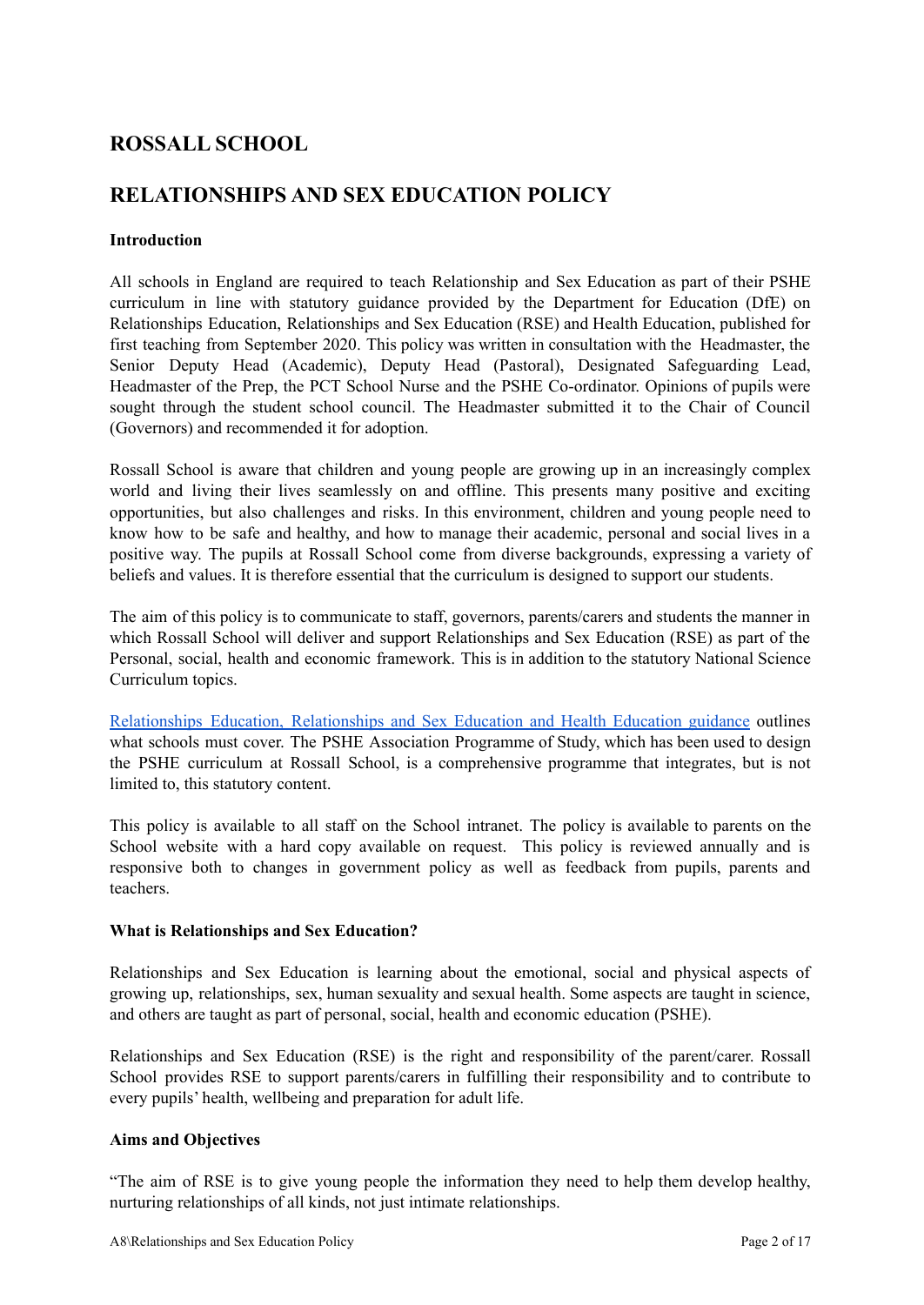It should enable them to know what a healthy relationship looks like and what makes a good friend, a good colleague and a successful marriage or other type of committed relationship. It should also cover contraception, developing intimate relationships and resisting pressure to have sex (and not applying pressure). It should teach what is acceptable and unacceptable behaviour in relationships. This will help pupils understand the positive effects that good relationships have on their mental wellbeing, identify when relationships are not right and understand how such situations can be managed. Effective RSE does not encourage early sexual experimentation but teaches young people to understand human sexuality and to respect themselves and others." [DfE Relationships Education, Relationships and Sex education (RSE) and Health Education [2021]

We have prioritised the following objectives:

# Attitudes and Values

- Learning about the values of family life, marriage and stable relationships for the nurture of children.
- Learning the value of respect, love and care.
- Learning to be sensitive to the feelings of others as relationships develop
- Exploring and clarifying attitudes towards friendships, sexuality and gender.
- Exploring, considering and understanding moral dilemmas.
- Developing critical thinking as part of decision making.
- Developing a good self-image and high self-esteem.
- Developing listening skills to be more aware of the feelings of others
- Understanding the importance of not using, either intentionally or unintentionally, language which could offend the sensibilities of others

## Personal and Social Skills

- Learning to manage emotions and relationships confidently and sensitively.
- Developing self-esteem, self-respect and empathy for others.
- Developing skills to negotiate and resist unwanted pressure.
- Learning to make choices based on understanding of differences and with the absence of prejudice.
- Learning how to recognise and avoid exploitation and abuse.
- Providing opportunities for young people to develop the ability to understand the consequences of their decisions and actions, and to manage conflict.

## Knowledge and Understanding

- Information about healthier and safer lifestyles.
- Accurate information about physical development, reproduction, contraception and human sexuality.
- Promoting the skills to build positive relationships and be aware of their emotions.
- Exploring reasons for delaying sexual activity, the benefits to be gained from such delay and the avoidance of unplanned pregnancy.

This will provide an objective and balanced view of sexual matters, correcting any misconceptions and misinformation pupils may have gained.

The RSE policy will reflect this ethos to support the development of self-awareness, a sense of responsibility both for their own actions and towards family, friends and the wider community and understanding and respecting diversity regarding religion, culture and sexual orientation.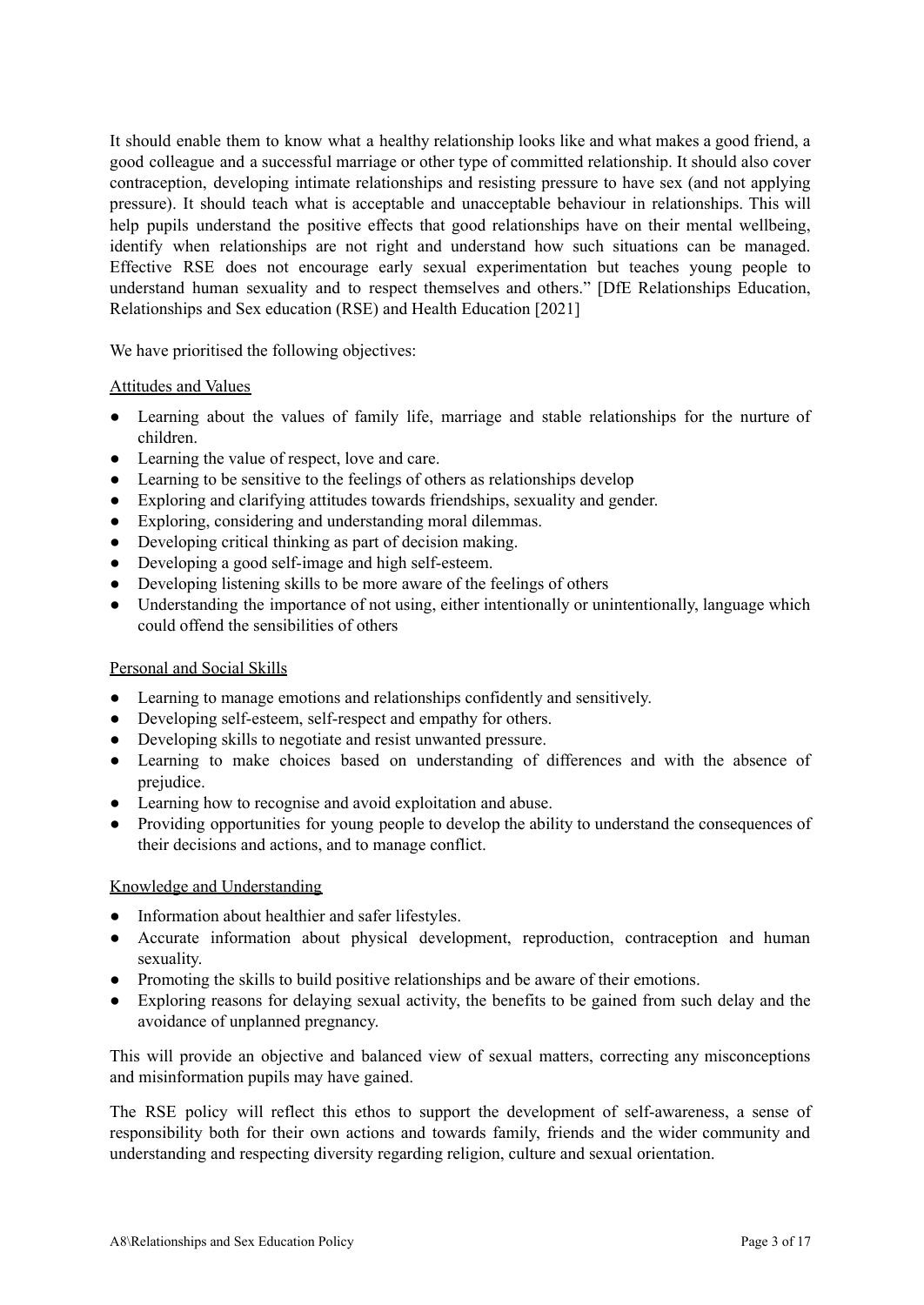We strive to develop in our pupils, a lifelong love of learning, a sense of responsibility, and personal integrity. We are a community based on trust, mutual respect, and compassion, and every member of our School is expected to uphold these values.

The RSE policy detailed applies to the whole school community.

# **The Policy References:**

DfE Guidance for Schools [0116/2000] updated 25th July 2019 DfE Relationships Education, Relationships and Sex education (RSE) and Health Education [2019] updated 13th September 2021

# **Curriculum Content**

Please see Appendix 1 attached for breakdown of Curriculum Content across the Key Stages 1-2 and Appendix 2 for the RSE scheme of work Key Stages 3-5.

# **Organisation and Delivery**

Teaching about relationships and sex is generally best provided as part of an integrated programme of Personal, social, health and economic education. The PSHE programme is developed to promote a safe and positive climate in which pupils and adults feel able to talk honestly and openly.

In the Pre Prep and Prep School, RSE is embedded within the Curriculum in the PSHE programme. In Years 7-13 RSE is also integrated into the PSHE programme. Content will be delivered by the pastoral team including form tutors and Heads of Year. Pupils will also receive Relationship and Sex Education sessions delivered through the weekly PSHE lessons taught by the class teacher. Certain sessions will be delivered by trained health professionals.

Pupils will normally be taught in mixed classes to encourage their awareness, respect and sensitivity towards each other's differences; however provision for single-sex groups is made as appropriate. There is a cohesive, graduated curriculum starting in Key Stage 1 through to Key Stage 5, supported by appropriate materials and resources.

In addition to PSHE and the planned science curriculum for all pupils, aspects of RSE may also occur in RS, English, History and other subject areas. RSE also occurs indirectly through the promotion of the school's ethos within school life as a whole. e.g. School assemblies.

## **Roles and Responsibilities**

The responsibility for the provision of Relationship and Sex Education is held by the Headmaster. The responsibility for the taught relationship and Sex Education programme is held by the PSHE co-ordinator. In this role the co-ordinator, in consultation with relevant people, is responsible for developing key stage plans and schemes of work taking into account the National Curriculum requirements, school priorities for the personal and social development of the pupils, local priorities and initiatives, racial and cultural differences, DfE guidance on RSE, the special needs and maturity levels of individual pupils.

Rossall School recognises the need to create a supportive and secure atmosphere where pupils can develop the confidence needed to talk, listen and think about relationships and sex. In order to do this, staff members will:

• establish ground rules with pupils,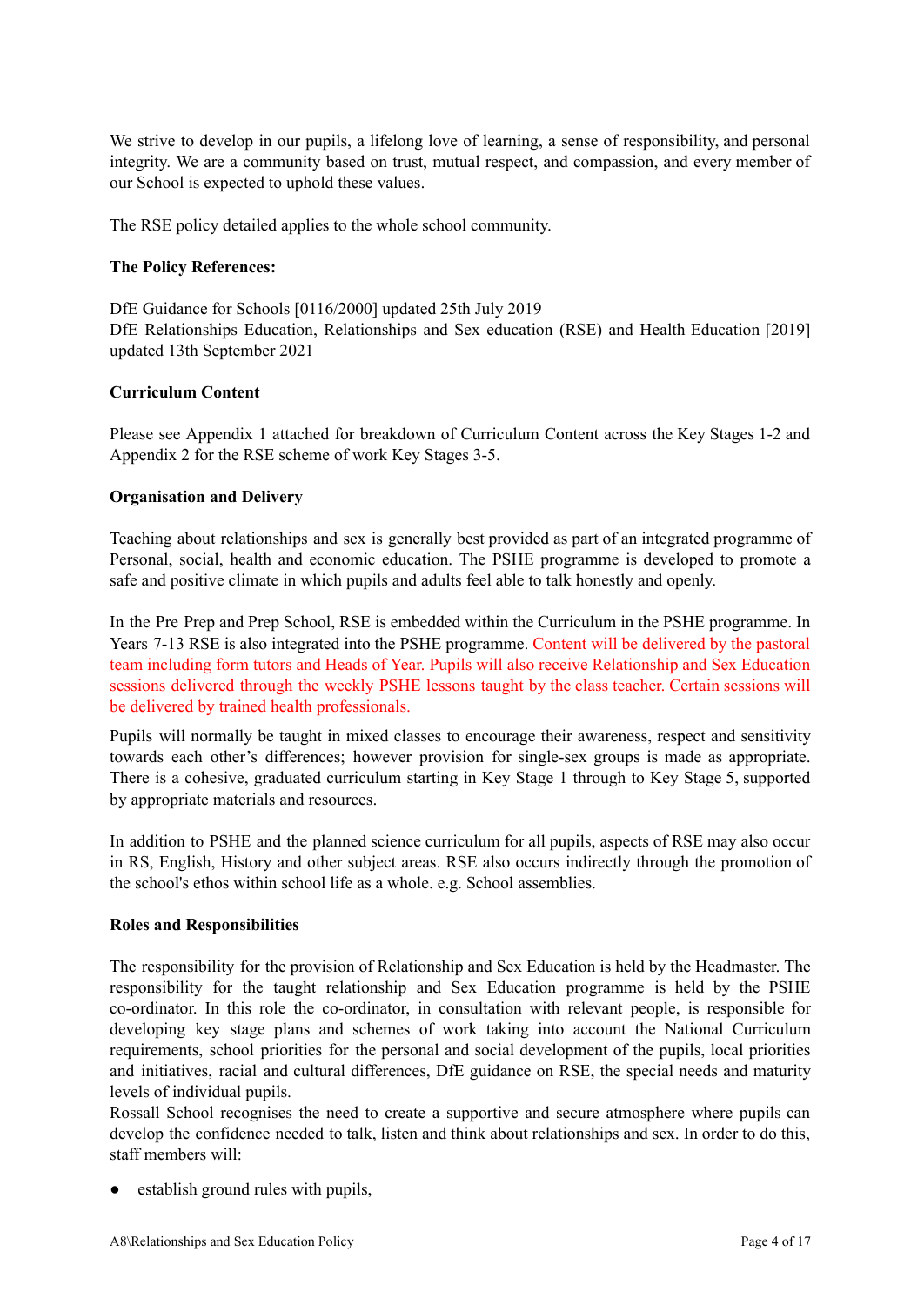- emphasise the importance of mutual respect,
- encourage reflection,
- make pupils aware of the relevant persons to approach if in difficulty at Rossall School,
- deliver RSE in a sensitive way and model positive attitudes to RSE.

The PCT School Nurse will be invited to support the delivery of the RSE curriculum, with the support of other health professionals as appropriate. Other agencies / visiting speakers may be invited to input into the programme. Any visiting speakers will be apprised of this policy and where they fit within the planned programme; there will be discussions before any input, including confidentiality issues. No visitor will work with pupils in a classroom situation without a teacher present.

## **Specific Issues**

## Parental Consultation and Right of Withdrawal

The RSE policy is made available to all parents on the school website. Parents and carers have an especially important role to play in RSE. They need to feel confident that Rossall's programme complements and supports their role. To enable this, parents with any concerns about the RSE programme are encouraged to talk with the PSHE Co-ordinator, or their child's Head of Year.

In the Prep School and Senior School a letter advising parents that the RSE element of study is planned within the term is sent home allowing parents to contact the school as appropriate. The communication contains information about what will be covered and provides parents with information, links and resources available to help them understand and discuss with their children what is being covered in school.

Parents have the right to request that their child be withdrawn from some or all of sex education delivered as part of statutory RSE, other than as part of the science curriculum. Before granting any such request it is good practice for the PSHE Co-ordinator, Safeguarding lead (DSL) or another member of the senior pastoral team to discuss the request with parents and, as appropriate, with the child, to ensure that their wishes are understood and to clarify the nature and purpose of the curriculum. Rossall School will keep a record of these discussions.

If a pupil is excused from sex education, it is the school's responsibility to ensure that the pupil receives appropriate, purposeful education during the period of withdrawal. There is no right to withdraw from Relationships Education or Health Education.

#### Dealing with Sensitive Information and Answering Difficult Questions

Teachers will answer pupil questions appropriately and use their professional judgement, in line with this policy. There is no expectation that any teacher delivering RSE will automatically answer pupil questions, as this may infringe personal boundaries. However, in this instance, pupils will be advised to talk to their parents, another member of staff, or advised as to where they may be able to access information e.g. helplines, websites, leaflets etc.

#### Confidentiality Statement

Teachers conduct sex education lessons in a sensitive manner and in confidence. In accordance with the DfE 'Relationship and Sex Education Guidance' we will:

- ensure that all staff, pupils and parents/carers are aware of our policy on confidentiality, how it works in practice and understand individual rights to confidentiality ensure that pupils are informed of the limits of confidentiality that may be offered by teachers.
- use ground rules in lessons including the limits of confidentiality.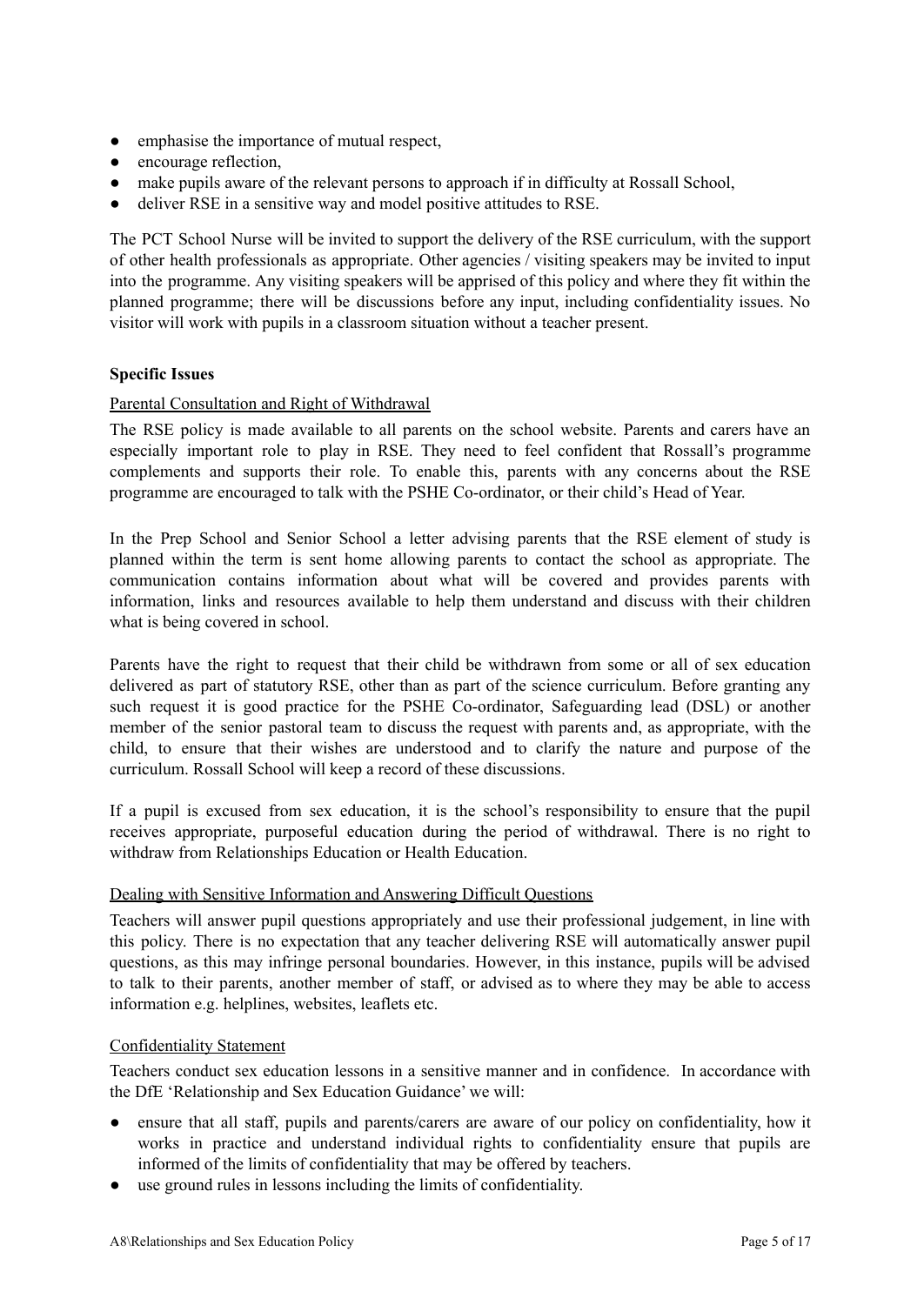- ensure that pupils are informed of sources of confidential support, for example, the school nurse, GP, external listener or local young person's advice service.
- encourage pupils to talk to their parents or carers and give them support to do so.

If a teacher believes a pupil is at moral or physical risk or in breach of the law, it is their duty to ensure the pupil is aware of the risks and encourage them to seek support from their parents or child support agency where appropriate. In any circumstances where child safeguarding issues arise we will always follow the school's safeguarding procedures (see W6 Rossall School Safeguarding and Child Protection policy).

# Inclusion

We are required by law to comply with the relevant provisions of the Equality Act 2010. At Rossall School, we intend our policy to be sensitive to the needs of all pupils and to ensure that they are appropriately met. All pupils are entitled to quality RSE. We do this by promoting the needs and interests of all pupils, to help them build confidence and a positive sense of self, and to stay healthy. We include all pupils regardless of their sex, age, race, disability, religion or belief, gender reassignment, or sexual orientation. At Rossall School, there are a variety of different ethnic groups. For some young people it is not culturally appropriate for them to be taught particular items in mixed groups. We will respond to parental requests and concerns. High quality teaching that is differentiated and personalised will be the starting point to ensure accessibility.

We will ensure that all young people receive sex and relationship education, and we will:

- ensure provision is appropriate to the particular needs of all our pupils, taking specialist advice where necessary.
- implement high quality planning for pupils with special educational needs and disabilities.
- deal sensitively and honestly with issues of sexual orientation, answer appropriate questions and offer support.
- whatever their developing sexuality, ensure that young people feel that sex and relationship education is relevant to them.

## Monitoring and Evaluation

Both the policy and classroom delivery will be reviewed as part of the regular cycle of self-review. Provision for relationship and sex education, including the personal development of pupils, will be monitored, evaluated and reviewed by Senior Management and the PSHE co-ordinator. The policy will be reviewed at least annually and approved by Council.

## Support and Training

The Council acknowledges that the effective teaching of RSE, within the PSHE framework, requires particular skills and expertise. Those staff with specific responsibility for delivering the programme will be consulted as to their particular training requirements, and access to these will be through CPD. It is essential that those teachers delivering the programme are confident in their abilities, and in the support offered by this policy. As RSE issues may be raised in many different contexts across the school (e.g. form time, informal discussion) all staff should have the opportunity to attend awareness-raising sessions and to discuss whole-school issues e.g. through the school INSET programme.

Council will also be offered an annual opportunity to be updated on any changes and developments. Because of the changing nature of the content, issues of resourcing will be dealt with appropriately with PSHE/RSE being a consideration within the annual budget.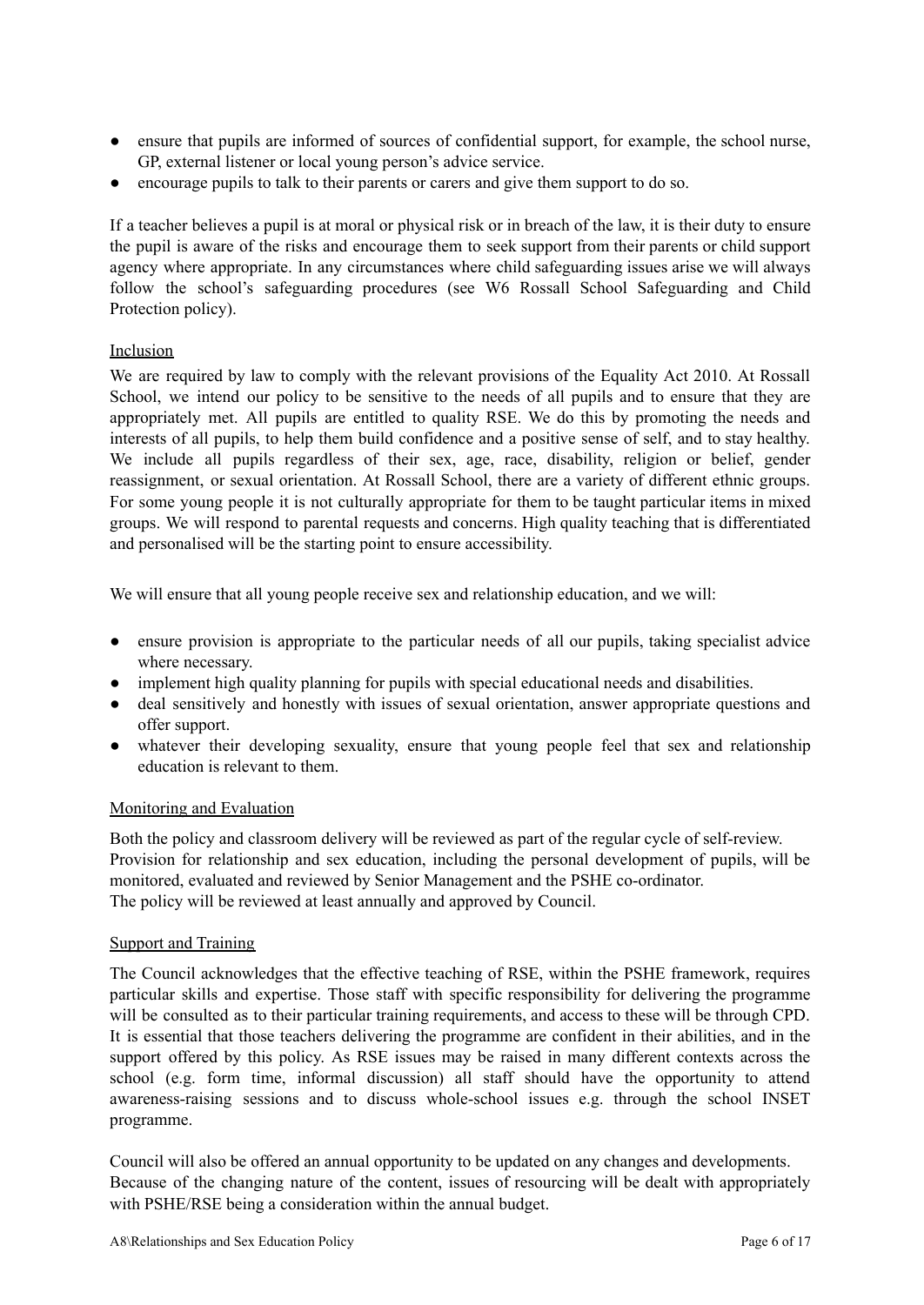# **Appendix 1**

## Curriculum Content

The Focus will be on the children being able to understand the importance of:

## In Pre-Prep:

- Self esteem
- The concept of growth and change
- Showing respect
- Relationships family, friends; understanding others and respecting difference
- Feelings
- Knowing the correct names for the external parts of the body, including sexual parts
- Personal hygiene
- Knowing places that are safe and where to go for help
- Making safe choices saying no, when to keep a secret, when to tell
- Knowing that we have rights over our own bodies.

# In Prep:

- Life changes
- Self esteem
- Respect for their own and others bodies
- Recognising risk/making safe choices who has access to their bodies?
- Resisting unwanted peer pressure
- The influence of the media
- How to access help
- Feelings and emotional change (linked to puberty)
- Bullying
- Relationships (family, friends, love, marriage)
- Understanding differences
- Preparation for sexual maturity and the process of conception and birth
- How changes at puberty affect bodily hygiene

In Key Stage 1 and 2 RSE is delivered through the weekly PSHE lessons taught by the class teacher.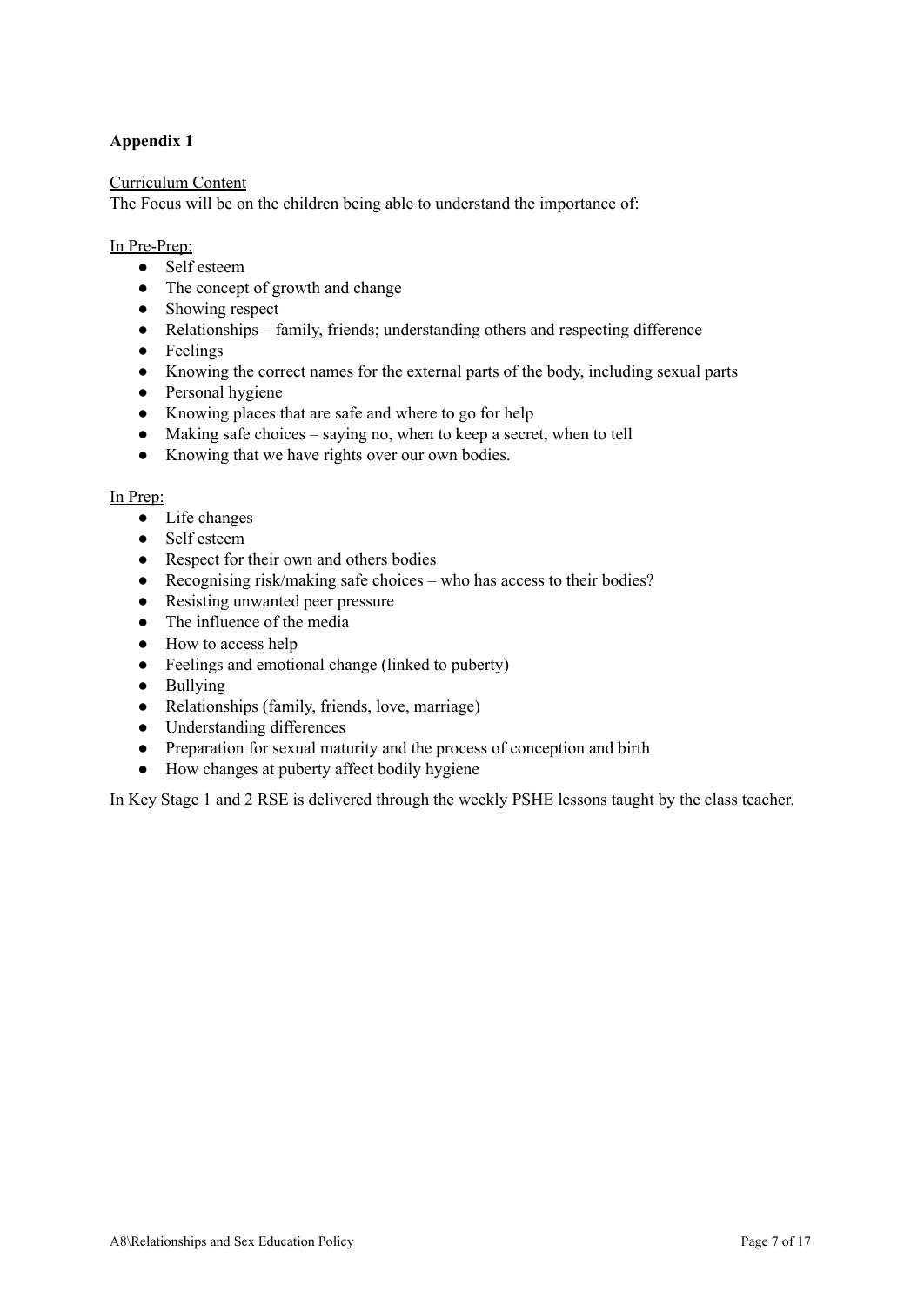# **Appendix 2**

Rossall School RSE Scheme for Key Stage 3-5

| <b>Topic</b>                       | <b>Pupils outcomes</b>                                                                                                                                                                               |
|------------------------------------|------------------------------------------------------------------------------------------------------------------------------------------------------------------------------------------------------|
| Building relationships- Self-worth | How to develop confidence, self-worth and<br>self-efficacy.                                                                                                                                          |
| Diversity                          | Identity. About the similarities, differences<br>and diversity among people of different<br>race, culture, ability, sex, gender identity,<br>age and sexual orientation.                             |
| Diversity                          | About living in a diverse society. How to<br>challenge prejudice, stereotypes and<br>discrimination on individuals and<br>relationships.                                                             |
| <b>Discrimination</b>              | About the unacceptability of<br>prejudice-based language and behaviour,<br>offline and online, including sexism,<br>homophobia, biphobia, transphobia, racism,<br>ableism and faith-based prejudice. |
| <b>Bullying</b>                    | To recognise how to respond to bullying<br>(including online), and its impact, in all its<br>forms; the skills and strategies to manage<br>being targeted or witnessing others being<br>bullied.     |
| Consent and unwanted contact       | How to recognise and respond to<br>inappropriate and unwanted contact.                                                                                                                               |
| Different types of relationships   | About different types of relationships,<br>including those within families, friendships,<br>romantic or intimate relationships and the<br>factors that can affect them.                              |
| <b>Relationship boundaries</b>     | How to evaluate expectations for romantic<br>relationships.                                                                                                                                          |
| Media stereotypes                  | How the media portrays relationships and<br>the potential impact of this on people's<br>expectations of relationships, how to<br>recognise and challenge media stereotypes.                          |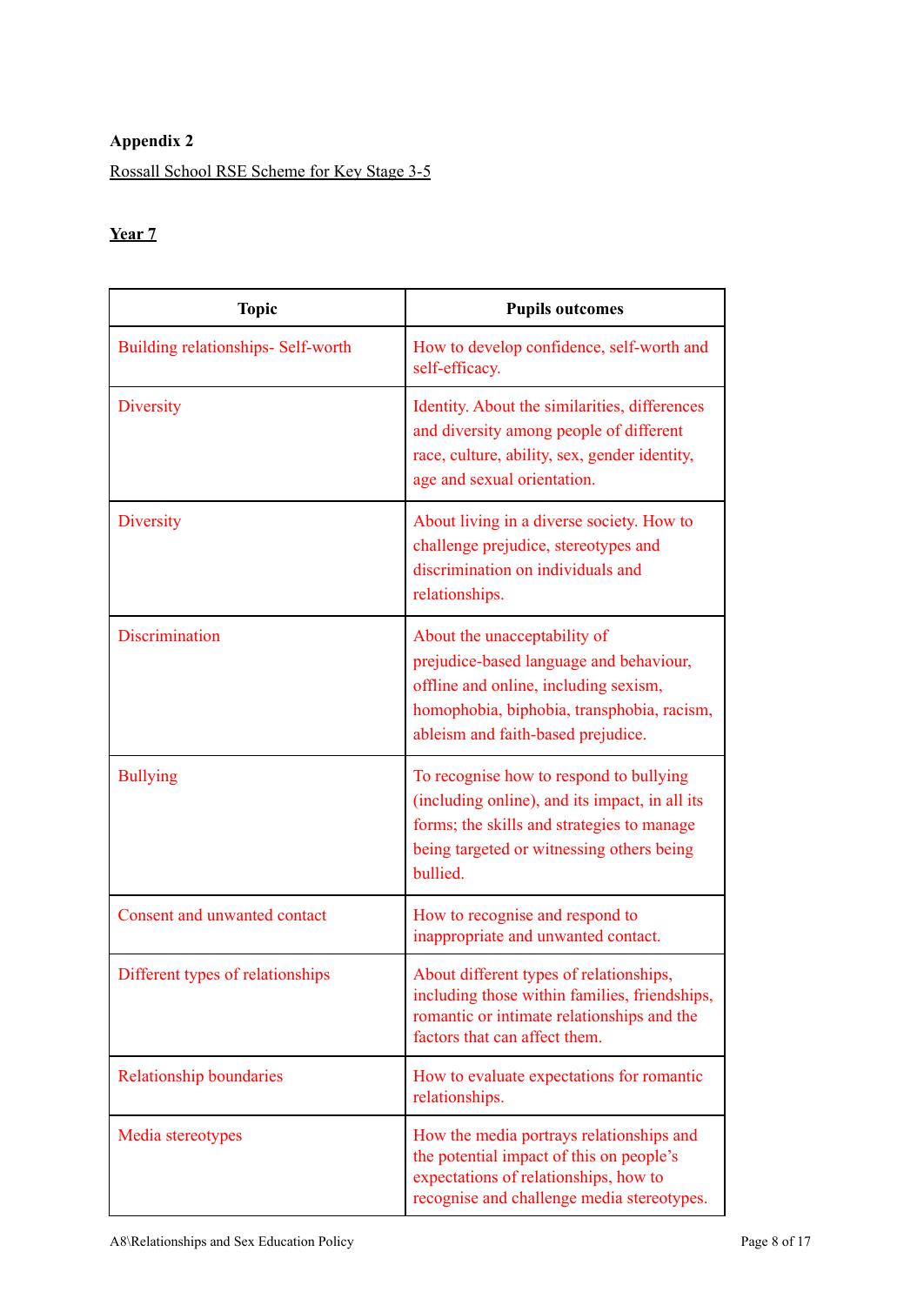| Romance and friendships | About qualities and behaviours relating to    |
|-------------------------|-----------------------------------------------|
|                         | different types of positive relationships and |
|                         | how to recognise unhealthy relationships.     |

| <b>Topic</b>                      | <b>Pupils outcomes</b>                                                                                                                                                                                                |
|-----------------------------------|-----------------------------------------------------------------------------------------------------------------------------------------------------------------------------------------------------------------------|
| <b>Discrimination</b>             | Gender identity, sexual orientation<br>transphobia and gender-based<br>discrimination. Recognise and challenge<br>homophobia and biphobia.                                                                            |
| <b>Discrimination</b>             | How to recognise and challenge racism and<br>religious discrimination.                                                                                                                                                |
| <b>Discrimination</b>             | About group-think and persuasion, how to<br>manage influences on beliefs and decisions.                                                                                                                               |
| <b>Cyber safety</b>               | How to keep safe on social media (relate<br>into grooming). How to secure personal<br>information online.                                                                                                             |
| <b>Consent and communication</b>  | About the law in relation to consent. That<br>the legal and moral duty is with the seeker<br>of consent. How to effectively communicate<br>about consent in relationships.                                            |
| Positive role models              | How the media portrays characterics of male<br>and females, to clarify and develop personal<br>values in friendships, love and sexual<br>relationships. To evaluate expectations<br>about gender roles and behaviour. |
| Sexting and risks                 | About the risks of 'sexting' and how to<br>manage requests or pressure to send an<br>image.                                                                                                                           |
| <b>Healthy relationships</b>      | How to demonstrate positive behaviours in<br>healthy relationships and the qualities of<br>positive, healthy relationships.                                                                                           |
| <b>Identity and relationships</b> | About different relationships, gender<br>identity and sexual orientation.                                                                                                                                             |
| Contraception                     | About basic forms of contraception, e.g.<br>condom and pill.                                                                                                                                                          |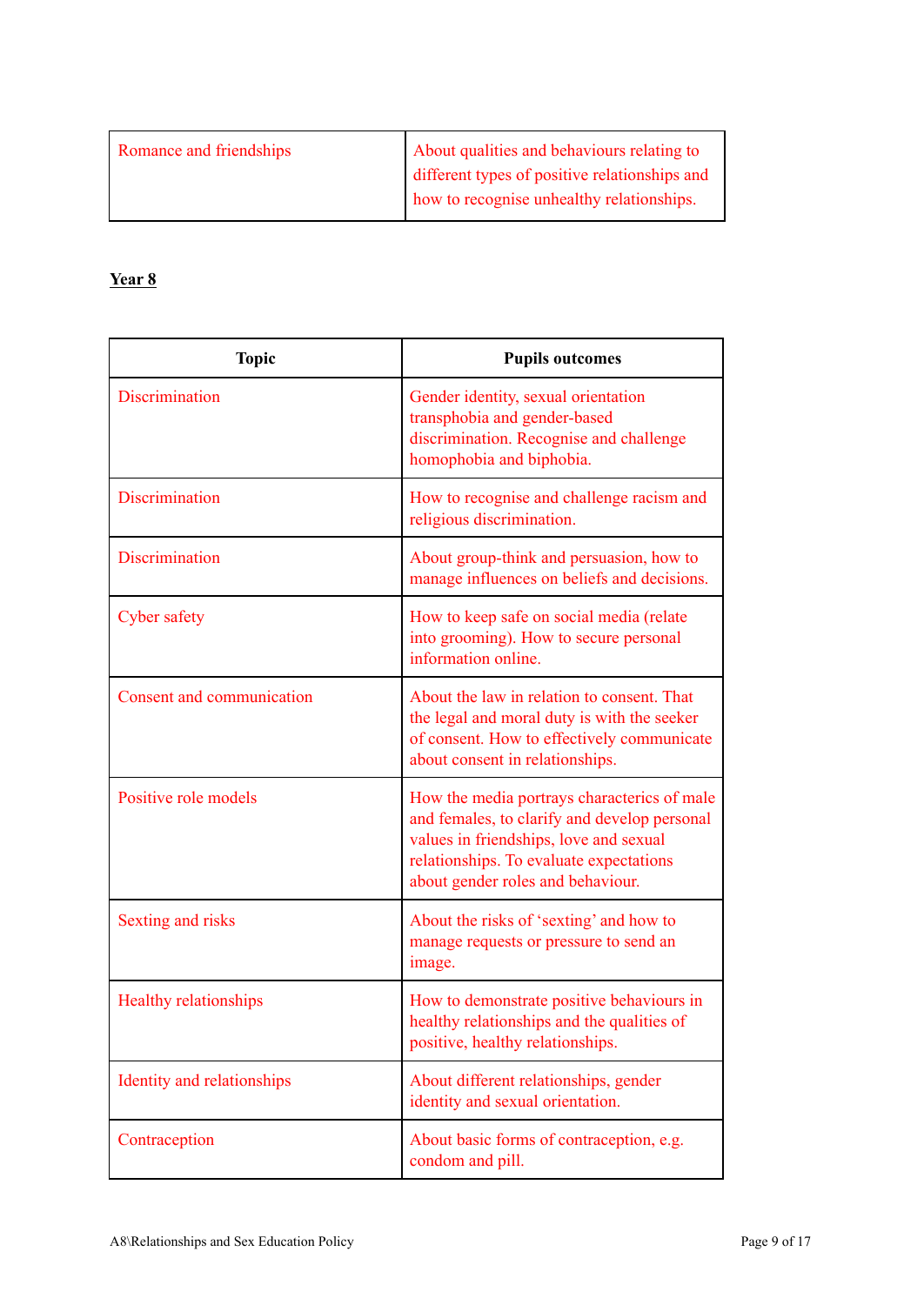| <b>Topic</b>                                    | <b>Pupils outcomes</b>                                                                                                                                                                                                                                                                                    |
|-------------------------------------------------|-----------------------------------------------------------------------------------------------------------------------------------------------------------------------------------------------------------------------------------------------------------------------------------------------------------|
| Different types of families                     | About different types of families and<br>parenting, including single<br>parents, same sex parents, blended families,<br>adoption and fostering.                                                                                                                                                           |
| <b>Relationship changes</b>                     | How to manage relationship and family<br>changes, including relationship breakdown,<br>separation and divorce.                                                                                                                                                                                            |
| Parenthood                                      | The nature and importance of stable,<br>long-term relationships (including<br>marriage and civil partnerships) for family<br>life and bringing up children.                                                                                                                                               |
| <b>Conflict and resolutions</b>                 | About conflict and its causes in different<br>contexts, e.g. with family and friends.<br>conflict resolution strategies and how to<br>access support services.                                                                                                                                            |
| Healthy relationships to reduce<br>homelessness | About positive relationships in the home<br>and ways to reduce homelessness amongst<br>young people. How to access support.                                                                                                                                                                               |
| Peer influence and support.                     | To recognise peer influence and to develop<br>strategies for managing it, including online.<br>The role peers can play in supporting one<br>another to resist pressure and influence,<br>challenge harmful social norms and access<br>appropriate support. Recognise and respond<br>to signs of grooming. |
| Readiness for sexual activity and the<br>media  | About readiness for sexual activity, the<br>choice to delay sex, or enjoy intimacy<br>without sex. How the portrayal of<br>relationships in the media.                                                                                                                                                    |
| Consent                                         | That the seeker of consent is legally and<br>morally responsible for ensuring that<br>consent has been given; that if consent is<br>not given or is withdrawn, that decision<br>should always be respected. About myths<br>and misconceptions relating to consent.                                        |
| Contraception, the risks of STIs                | About STIs, effective use of condoms and<br>negotiating safer sex. About the                                                                                                                                                                                                                              |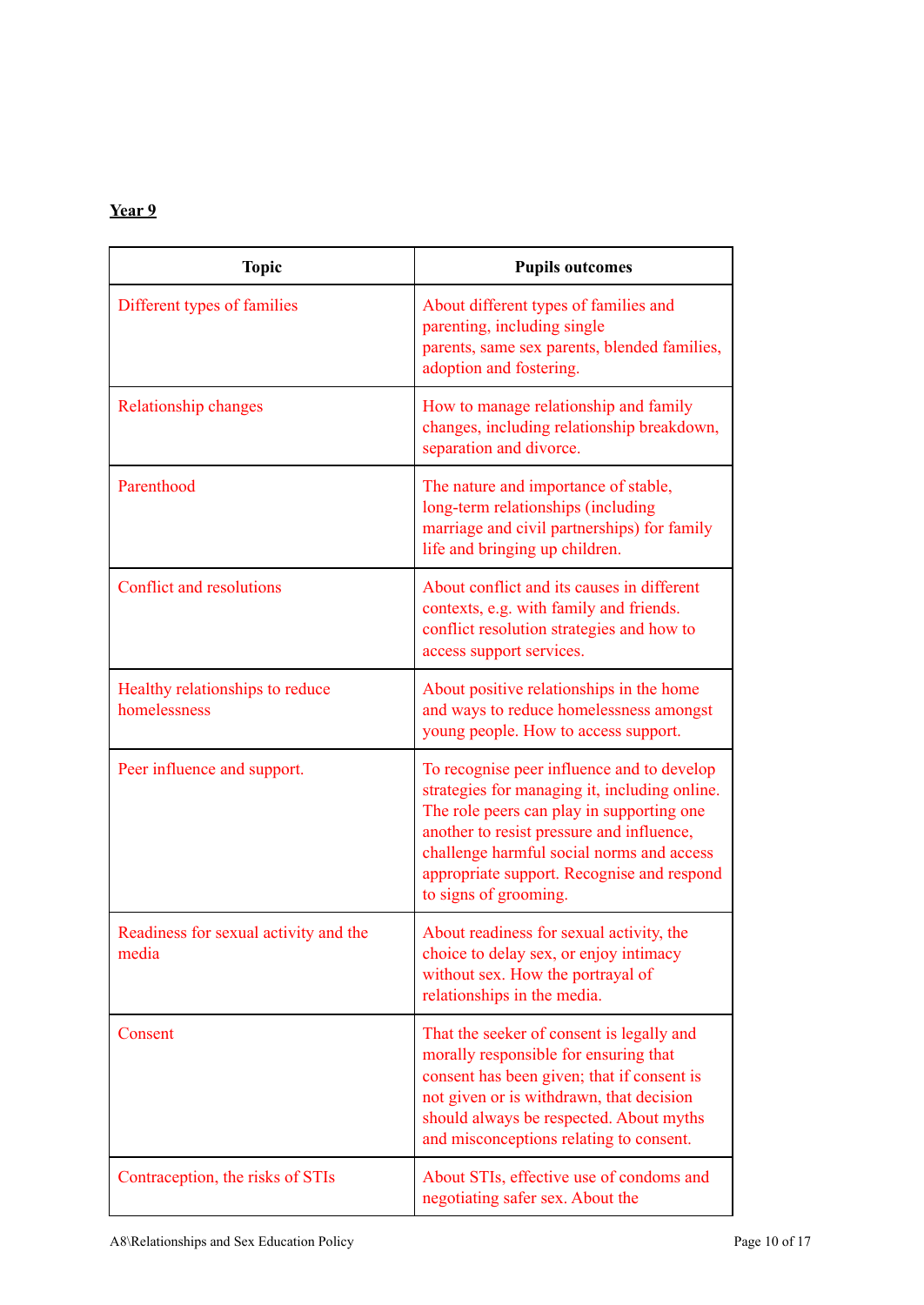|                               | consequences of unprotected sex, including<br>pregnancy.                                                                                                                                                                                                                                                                                       |
|-------------------------------|------------------------------------------------------------------------------------------------------------------------------------------------------------------------------------------------------------------------------------------------------------------------------------------------------------------------------------------------|
| Social influences and sexting | How to secure personal information online.<br>That the need for peer approval can<br>generate feelings of pressure and lead to<br>increased risk-taking; strategies to manage<br>this. How to assess and manage risks of<br>sending, sharing or passing on sexual<br>images. The impact of sharing sexual<br>images of others without consent. |
| Attitudes towards pornography | That the portrayal of sex in the media and<br>social media (including pornography) can<br>affect people's expectations of relationships<br>and sex.                                                                                                                                                                                            |

| Topic                                                               | Pupils outcomes                                                                                                                                                                        |
|---------------------------------------------------------------------|----------------------------------------------------------------------------------------------------------------------------------------------------------------------------------------|
| Consent                                                             | About the ethical and legal implications in<br>relation to consent, including<br>manipulation, coercion, and capacity to<br>consent.                                                   |
| <b>Myths</b>                                                        | About myths, assumptions,<br>misconceptions and social norms<br>about sex, gender and relationships.                                                                                   |
| Recognising and reporting exploitation,<br>including victim blaming | How to recognise and respond to pressure,<br>coercion and exploitation, including<br>reporting and accessing appropriate<br>support. How to recognise and challenge<br>victim blaming. |
| Relationship and Sex values and<br>expectations                     | About relationship values and the role of<br>pleasure in relationships. About asexuality,<br>abstinence and celibacy.                                                                  |
| <b>Risks online</b>                                                 | About the opportunities and risks of<br>forming and conducting relationships<br>online.                                                                                                |
| The impact of the media and pornography                             | How to manage the impact of the media<br>and pornography on sexual attitudes,<br>expectations and behaviours.                                                                          |
| Community cohesion                                                  | About communities, inclusion, respect and<br>belonging. About the Equality Act,                                                                                                        |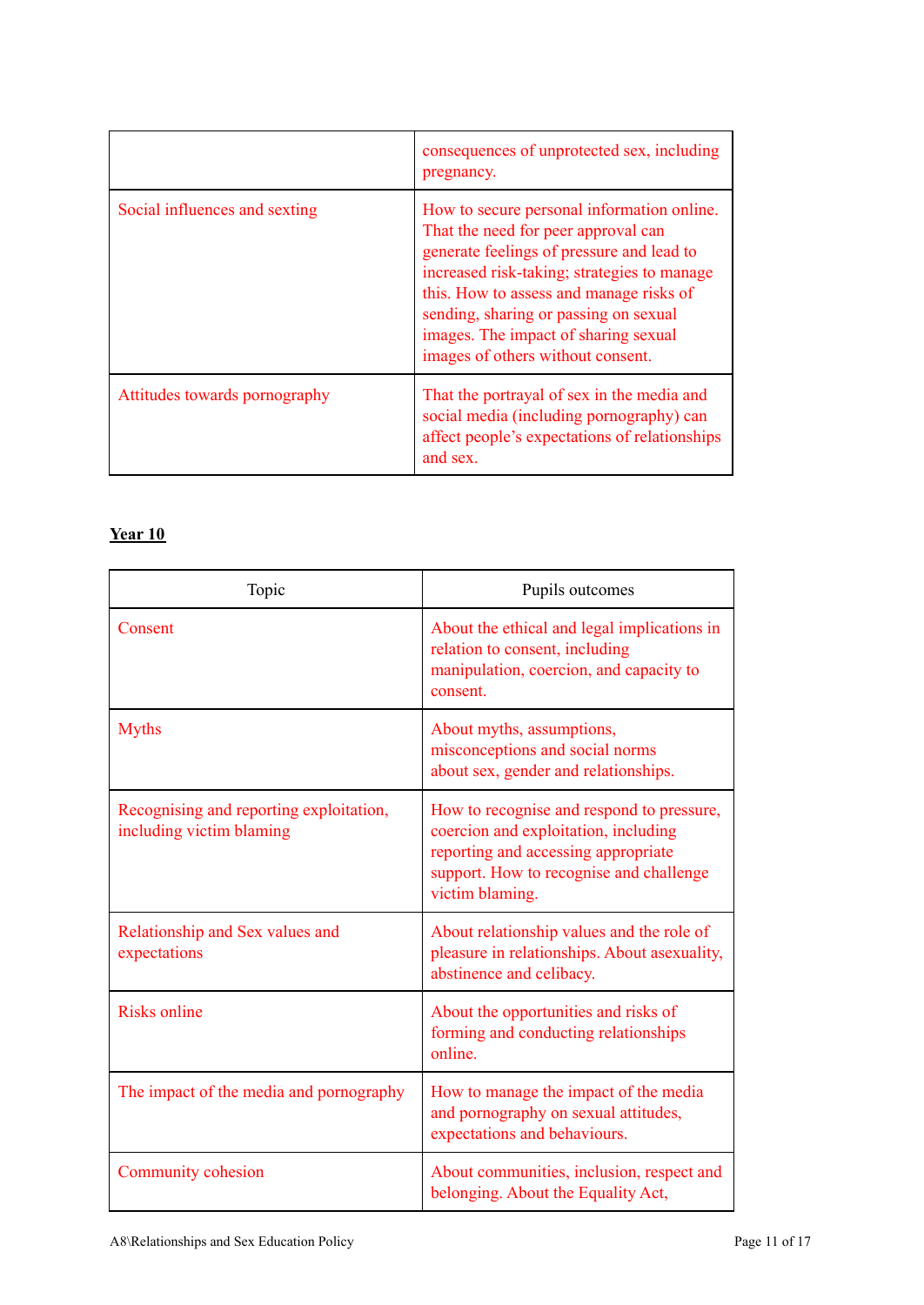|                          | diversity and values.                                                                                                        |
|--------------------------|------------------------------------------------------------------------------------------------------------------------------|
| Challenging extremism    | About how social media may distort,<br>mis-represent or target information in<br>order to influence beliefs and opinions.    |
| Challenging extremism    | How to recognise, manage and respond to<br>conflicting views, misleading information<br>and to extremism and radicalisation. |
| Challenge discrimination | How to safely challenge discrimination,<br>including online.                                                                 |

| Topic                                                                                 | <b>Pupils outcomes</b>                                                                                                                                                                                                                                                                               |
|---------------------------------------------------------------------------------------|------------------------------------------------------------------------------------------------------------------------------------------------------------------------------------------------------------------------------------------------------------------------------------------------------|
| Assertive communication (including in<br>relation to contraception and sexual health) | How to communicate assertively and<br>how to communicate wants and needs.                                                                                                                                                                                                                            |
| Unwanted attention (on and offline)                                                   | How to handle unwanted attention,<br>including online. How to challenge<br>harassment and stalking, including online.                                                                                                                                                                                |
| Relationship challenges and abuse                                                     | About various forms of relationship abuse<br>and exploitativeness. About 'honour based'<br>violence and forced marriage and how to<br>safely access support.                                                                                                                                         |
| Personal values                                                                       | About core values and emotions. The<br>characteristics and benefits of strong sense<br>of self-worth, positive relationships,<br>including mutual support, trust, respect and<br>equality. The difference between love and<br>abuse.                                                                 |
| Diversity and support                                                                 | About gender identity, gender expression<br>and sexual orientation. About diversity in<br>romantic and sexual attraction and<br>developing sexuality, including sources of<br>support and reassurance and how to access<br>them. Questioning alignment of sexuality<br>and mental health statistics. |
| Parenthood                                                                            | How to evaluate readiness for parenthood<br>and positive parenting qualities. The nature<br>and importance of stable, long-term<br>relationships (including marriage and civil<br>partnerships) for family life and bringing<br>up children.                                                         |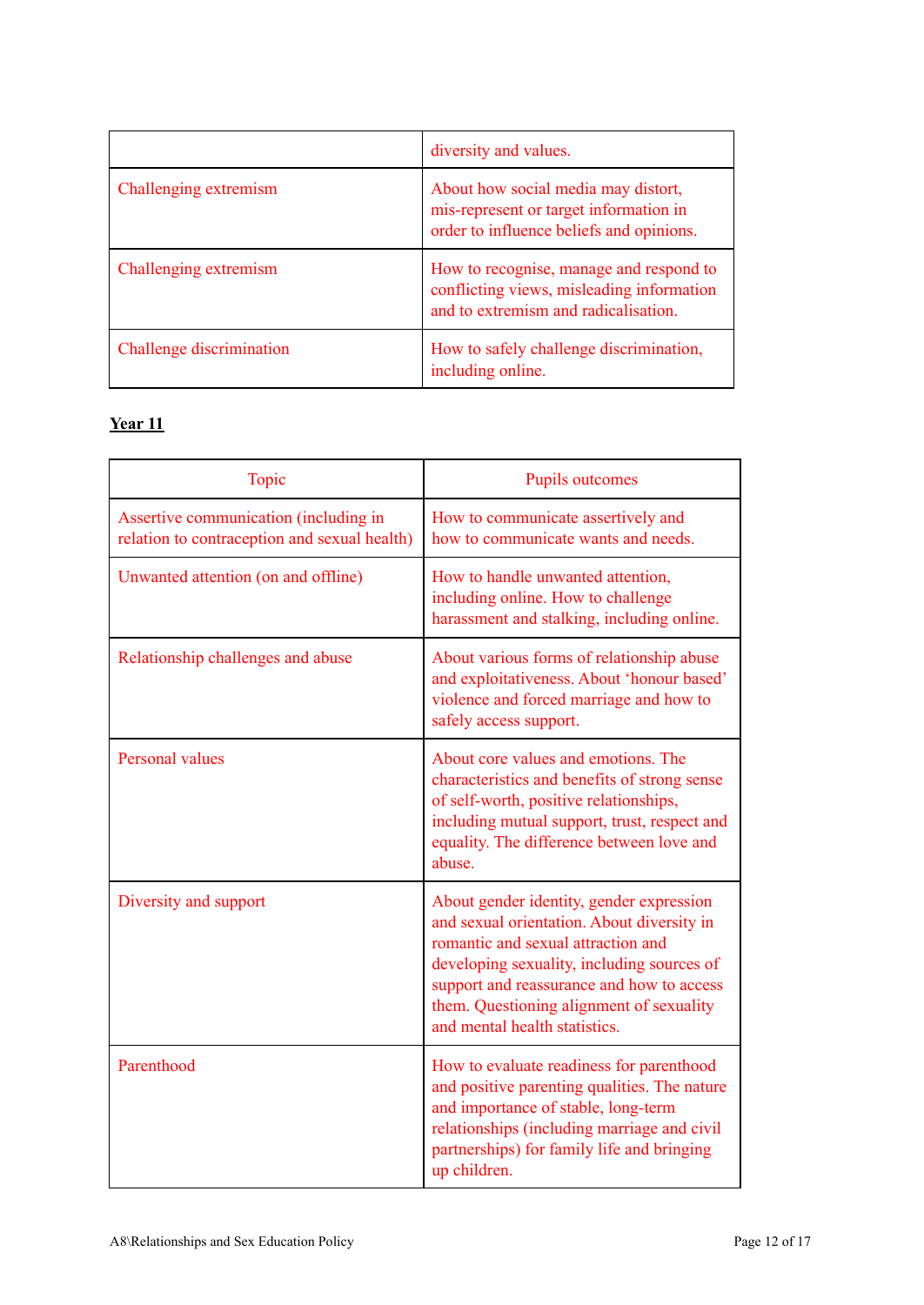| <b>Family structures</b>         | About different types of families and<br>changing family structures. About adoption<br>and fostering.            |
|----------------------------------|------------------------------------------------------------------------------------------------------------------|
| Contraception, the risks of STIs | About STIs, effective use of condoms and<br>negotiating safer sex. About the<br>consequences of unprotected sex. |
| Fertility                        | About fertility, including how it varies and<br>changes                                                          |
| Pregnancy                        | About pregnancy, birth and miscarriage.<br>About unplanned pregnancy options,<br>including abortion.             |
| <b>Managing loss</b>             | How to manage change, loss, grief and<br>bereavement.                                                            |

| <b>Topic</b>                     | <b>Pupils outcomes</b>                                                                                                                                                                                                                                                                         |
|----------------------------------|------------------------------------------------------------------------------------------------------------------------------------------------------------------------------------------------------------------------------------------------------------------------------------------------|
| Consent                          | About the concept of consent in maturing<br>relationships.                                                                                                                                                                                                                                     |
| <b>Relationship values</b>       | To develop and maintain healthy,<br>pleasurable relationships and explore<br>different levels of emotional intimacy. To<br>evaluate different degrees of emotional<br>intimacy in relationships, the role of<br>pleasure, how they understand the<br>difference between 'love' and 'lust'.     |
| <b>Relationship values</b>       | To understand a variety of faith and<br>cultural practices and beliefs concerning<br>relationships and sexual activity; to respect<br>the role these might play in relationship<br>values. About how different cultures and<br>beliefs see different values and morals,<br>including marriage. |
| <b>Discrimination</b>            | To recognise and challenge prejudice and<br>discrimination and understand rights and<br>responsibilities with regard to inclusion                                                                                                                                                              |
| Personal safety in relationships | To manage personal safety in new<br>relationships, including online activity or<br>when meeting someone for the first time<br>whom they met online.                                                                                                                                            |
| Ending of relationships          | To manage the ending of relationships                                                                                                                                                                                                                                                          |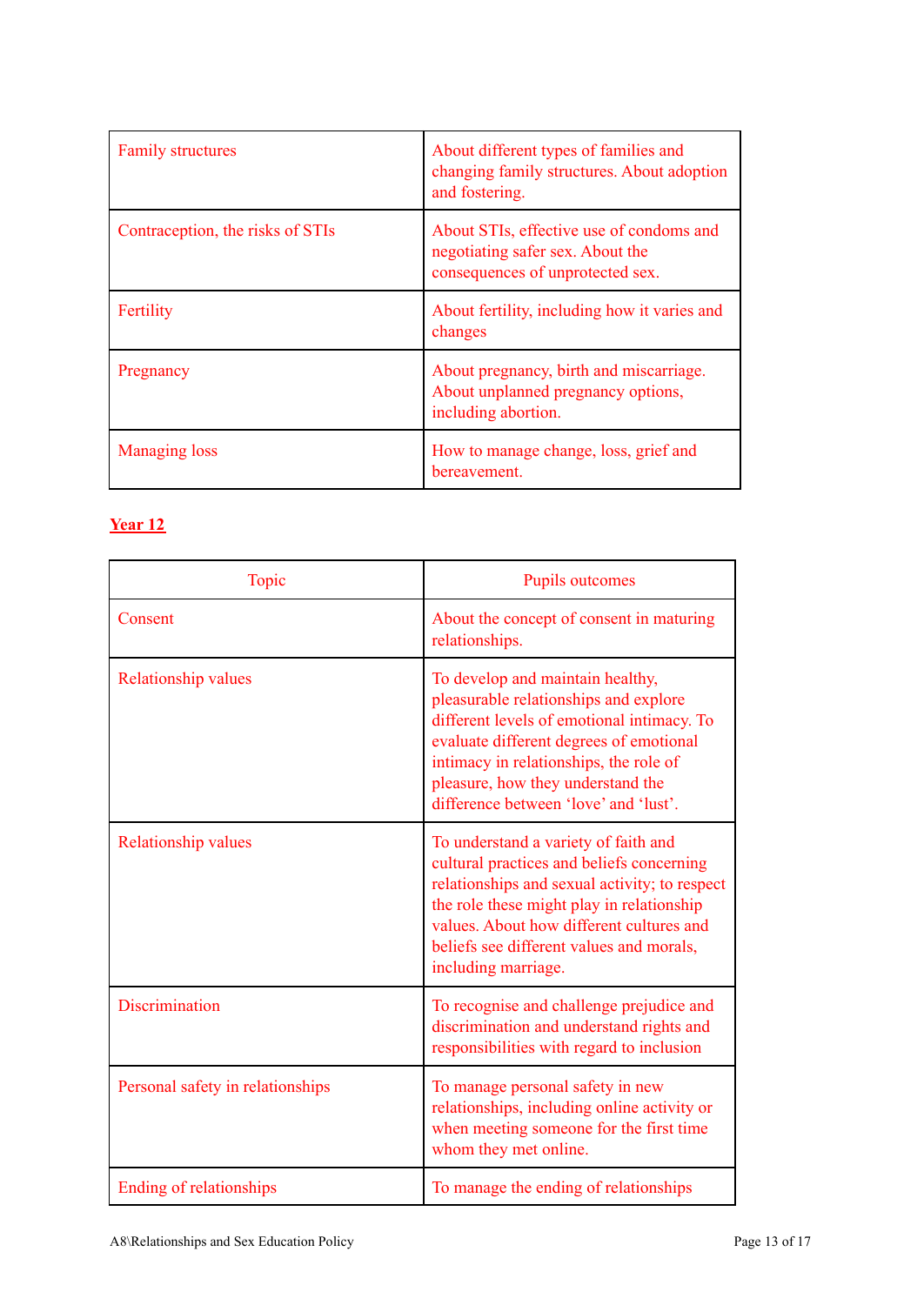|                                        | safely and respectfully, including online.                                                                                                         |
|----------------------------------------|----------------------------------------------------------------------------------------------------------------------------------------------------|
| Selecting contraception                | To develop a nuanced understanding of<br>how to select appropriate contraception in<br>different contexts and relationships.                       |
| <b>Sexually Transmitted Infections</b> | How to reduce the risk of contracting or<br>passing on a sexually transmitted infection<br>(STI).                                                  |
| <b>Sexual health</b>                   | How to take responsibility for their sexual<br>health and know where, and how, to access<br>local and national advice, diagnosis and<br>treatment. |
| Decision making                        | How alcohol and drugs impact decision<br>making. Consent, pressure, peer pressure,<br>sharing of images.                                           |

| <b>Topic</b>                                           | <b>Pupils outcomes</b>                                                                                                                                                                                                                                                                                                          |
|--------------------------------------------------------|---------------------------------------------------------------------------------------------------------------------------------------------------------------------------------------------------------------------------------------------------------------------------------------------------------------------------------|
| Consent and safety- Issues of consent (the<br>$law)$ . | To understand the moral and legal<br>responsibilities that someone seeking<br>consent has (legal age of consent), and the<br>importance of respecting and protecting<br>people's right to give, not give, or<br>withdraw their consent (in all contexts,<br>including online). How alcohol and drugs<br>impact decision making. |
| Consent and safety-Issues of consent (the<br>$law)$ .  | To understand the emotional, physical,<br>social and legal consequences of failing to<br>respect others' right not to give or to<br>withdraw consent.                                                                                                                                                                           |
| Sexual abuse                                           | How to recognise, and seek help in the<br>case of, sexual abuse, exploitation, assault,<br>and the process for reporting to appropriate<br>authorities.                                                                                                                                                                         |
| Effective use of different contraceptives              | How to effectively use different<br>contraceptives, including how and where<br>to access them. To evaluate the most<br>appropriate methods of contraception in<br>different circumstances (including<br>emergency contraception).                                                                                               |
| Implications of unintended pregnancy                   | To understand the implications of<br>unintended pregnancy and young                                                                                                                                                                                                                                                             |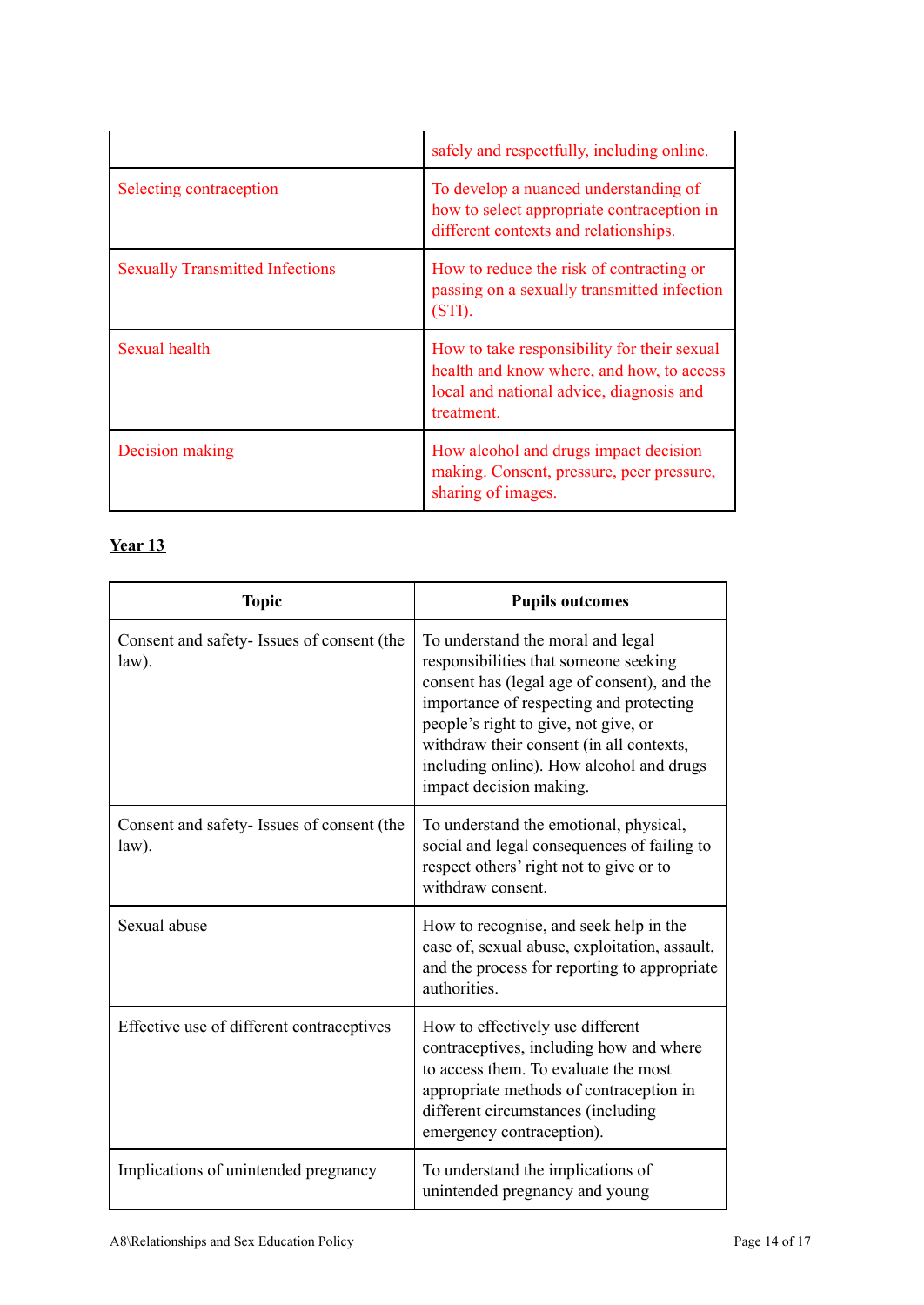|                                         | parenthood; to recognise the advantages of<br>delaying conception, whilst<br>acknowledging the changes in fertility<br>with age.                                                                         |
|-----------------------------------------|----------------------------------------------------------------------------------------------------------------------------------------------------------------------------------------------------------|
| Unintended pregnancy advice and support | To access the pathways available in the<br>event of an unintended pregnancy and<br>understand the importance of getting<br>balanced advice and support quickly and<br>knowing where to seek such advice. |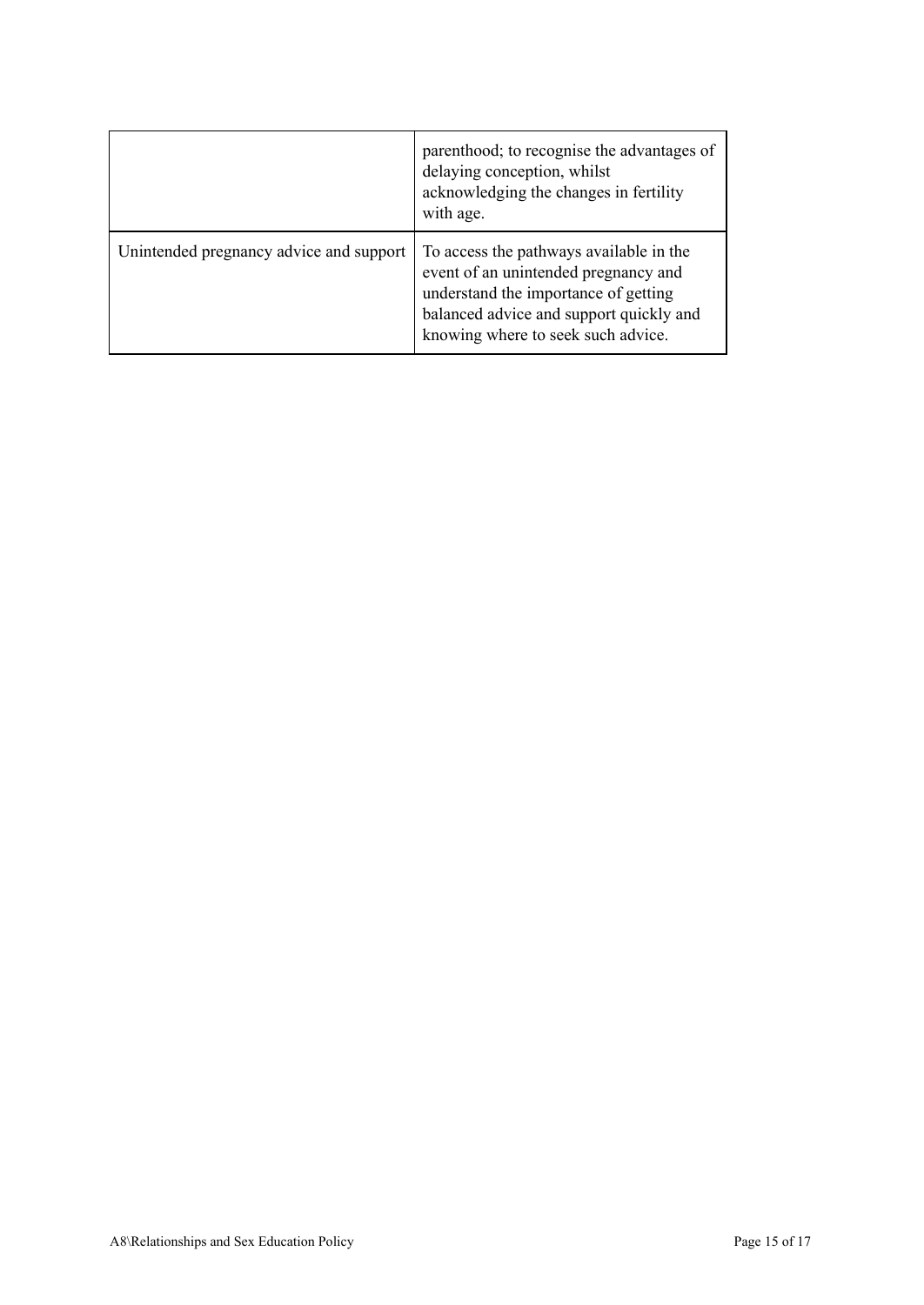# **By the end of Secondary School:**

As well as continuing to develop knowledge on the topics pupils are expected to study at primary school, the DfE guidance states that pupils should cover the following content by the end of secondary school:

# **Families**

- That there are different types of committed, stable relationships.
- How these relationships might contribute to human happiness and their importance for bringing up children.
- What marriage is, including its legal status (e.g., that marriage carries legal rights and protections not available to couples who are cohabiting or who have married, for example, in an unregistered religious ceremony).
- Why marriage is an important relationship choice for many couples and why it must be freely entered into.
- The characteristics and legal status of other types of long-term relationships.
- The roles and responsibilities of parents with respect to raising children, including the characteristics of successful parenting.
- How to: determine whether other children, adults or sources of information are trustworthy, judge when a family, friend, intimate or other relationship is unsafe (and to recognise this in others' relationships) and seek help or advice, including reporting concerns about others if needed.

# **Respectful relationships, including friendships**

- The characteristics of positive and healthy friendships (in all contexts, including online), including trust, respect, honesty, kindness, generosity, boundaries, privacy, consent, the management of conflict and reconciliation and ending relationships. This includes different (non-sexual) types of relationships.
- Practical steps they can take in a range of different contexts to improve or support respectful relationships.
- How stereotypes, in particular stereotypes based on sex, gender, race, religion, sexual orientation or disability, can cause damage (e.g., how they might normalise non-consensual behaviour or encourage prejudice).
- That in school and in wider society they can expect to be treated with respect by others and that, in turn, they should show due respect to others, including people in positions of authority and due tolerance of other people's beliefs.
- About different types of bullying (including cyber-bullying), the impact of bullying, responsibilities of bystanders to report bullying and where to get help.
- That some types of behaviour within relationships are criminal, including violent behaviour and coercive control.
- What constitutes sexual harassment and sexual violence and why these are always unacceptable.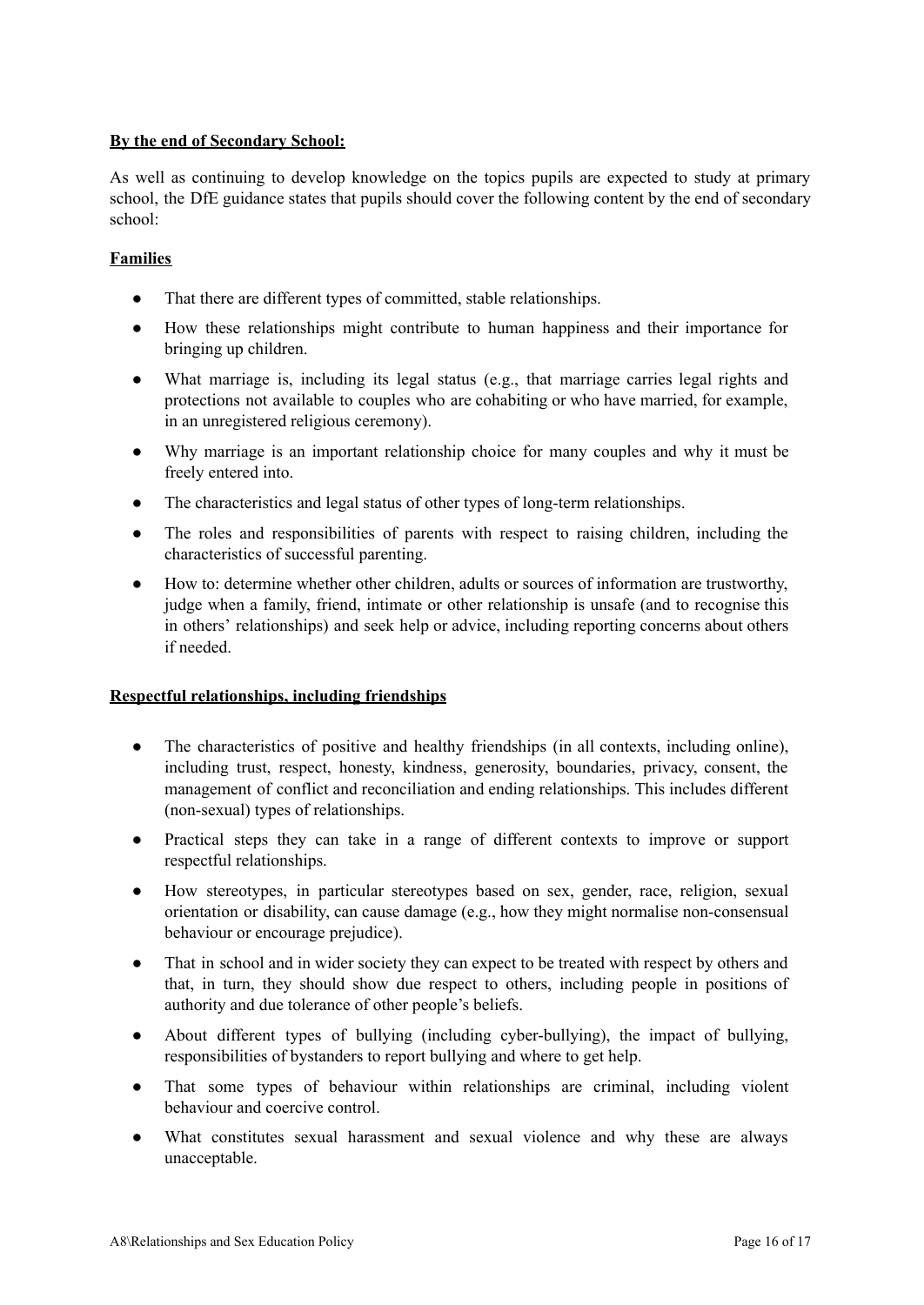• The legal rights and responsibilities regarding equality (particularly with reference to the protected characteristics as defined in the Equality Act 2010) and that everyone is unique and equal.

# **Online and Media**

- Their rights, responsibilities and opportunities online, including that the same expectations of behaviour apply in all contexts, including online.
- About online risks, including that any material someone provides to another has the potential to be shared online and the difficulty of removing potentially compromising material placed online.
- Not to provide material to others that they wouldn't want shared further, and not to share personal material which is sent to them.
- What to do and where to get support to report material or manage issues online.
- The impact of viewing harmful content.
- That specifically sexually explicit material (e.g. pornography) presents a distorted picture of sexual behaviours, can damage the way people see themselves in relation to others and negatively affect how they behave towards sexual partners.
- That sharing and viewing indecent images of children (including those created by children) is a criminal offence which carries severe penalties including jail.
- How information and data is generated, collected, shared and used online.

#### **Being safe**

- The concepts of, and laws relating to, sexual consent, sexual exploitation, abuse, grooming, coercion, harassment, rape, domestic abuse, forced marriage, honour-based violence and female genital mutilation, and how these can affect current and future relationships.
- How people can actively communicate and recognise consent from others, including sexual consent, and how and when consent can be withdrawn (in all contexts, including online).

## **Intimate and sexual relationships, including sexual health**

- How to recognise the characteristics and positive aspects of healthy one-to-one intimate relationships, which include mutual respect, consent, loyalty, trust, shared interests and outlook, sex and friendship.
- That all aspects of health can be affected by choices they make in sex and relationships, positively or negatively (e.g. physical, emotional, mental, sexual and reproductive health and wellbeing).
- The facts about reproductive health, including fertility and the potential impact of lifestyle on fertility for men and women, and menopause.
- That there are a range of strategies for identifying and managing sexual pressure, including understanding peer pressure, resisting pressure and not pressuring others.
- That they have a choice to delay sex or enjoy intimacy without sex.
- The facts about the full range of contraceptive choices, efficacy and options available.
- The facts around pregnancy, including miscarriage.